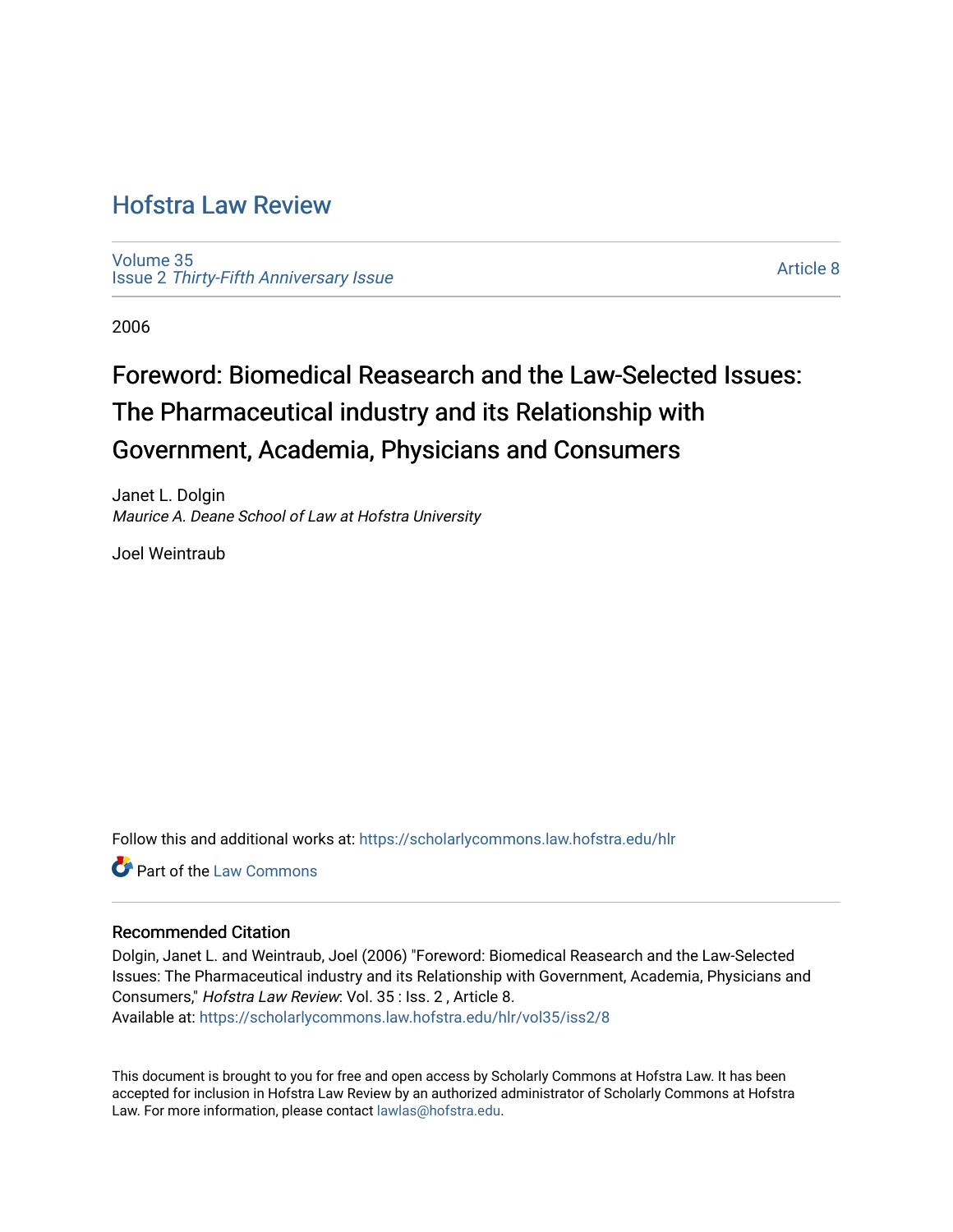### BIOMEDICAL **RESEARCH AND** THE LAW-**SELECTED ISSUES:** THE **PHARMACEUTICAL INDUSTRY AND ITS** RELATIONSHIP WITH **GOVERNMENT, ACADEMIA, PHYSICIANS AND CONSUMERS**

### FOREWORD

*Janet L. Dolgin* \* *& Joel Weintraub \*\**

The articles in this issue developed from a conference entitled *Biomedical Research and the Law,* held at Hofstra University in the fall of 2006.<sup>1</sup> The conference explored conflicts of interest created by industry's support for biomedical research. Participants considered how to safeguard the integrity of research and the safety of drugs while encouraging the development of treatments for disease.

**<sup>\*</sup>** Janet L. Dolgin, Jack and Freda Dicker Distinguished Professor of Health Care Law, Hofstra Law School. B.A. (philosophy), Barnard College; M.A., Ph.D. (anthropology), Princeton University; J.D., Yale Law School.

**<sup>\*\*</sup>** Joel Weintraub, Associate Director of Health Law Studies and Special Professor of Law, Hofstra Law School. A.B., Columbia College; M.D., College of Physicians and Surgeons of Columbia University; J.D., Hofstra Law School.

**<sup>1.</sup>** The full conference name was *Biomedical Research and the Law-Selected Issues: The Pharmaceutical Industry and its Relationship with Government, Academia, Physicians and Consumers.* It was held on October 4-5, 2006. We are appreciative to Hofstra University, Hofstra Law School, and the Hofstra Cultural Center, and to the law firm of Garfunkel, Wild & Travis, P.C. for supporting and sponsoring the conference from which the papers published in this issue developed. We owe a special debt to Natalie Datlof, Executive Director, and Athelene A. Collins, Associate Director for Project Development, of the Hofstra Cultural Center. Their hard work, intelligent planning, and commitment to the project contributed mightily to the success of the event. We are also grateful for the participation of North Shore-Long Island Jewish Health System in conference planning. Cindie Leigh and Kevin Shelton, Reference Librarians at Hofstra Law, provided invaluable assistance with bibliographical research. Finally, we are grateful to the editors of the *Law Review* for their part in transforming a conference into the symposium articles in this issue.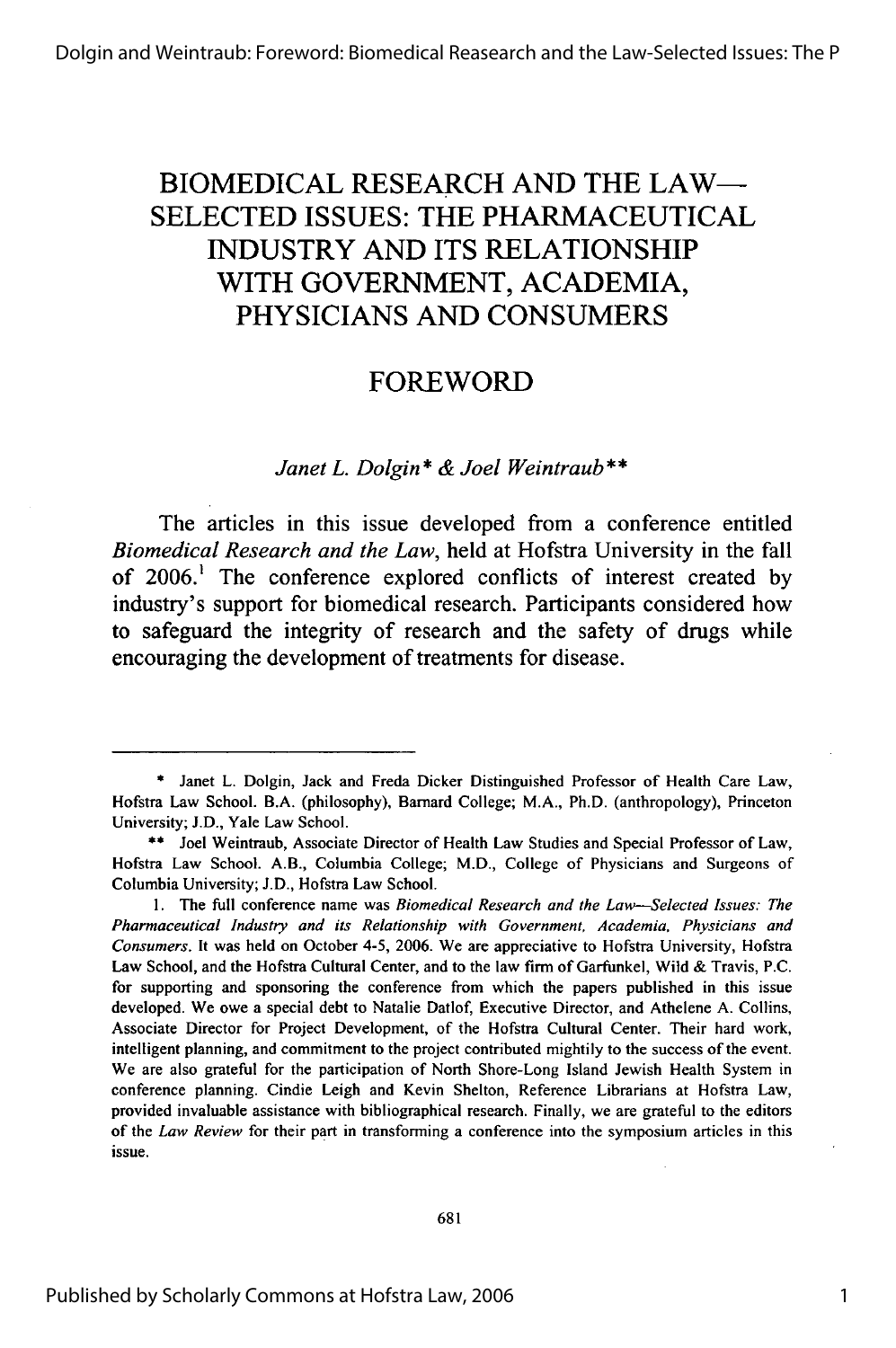682

Industry now funds more pharmaceutical research in the United States than does the National Institutes of Health ("NIH").<sup>2</sup> Moreover, the proportion of funding contributed by the NIH has been diminishing.<sup>3</sup> As a result, the influence of industry in how research is conducted and reported is steadily increasing. The articles in this issue reflect broad concern at that increase, in particular as regards clinical research, and in general as regards potential bias within industry, and conflicts of interest faced by institutions and individuals engaged in biomedical research and dependent on industry for financial support.

Public media have brought the concern of the confluence to the attention of the public through a series of dramatic stories. Two such stories frequently noted concern Vioxx and Paxil. Although studies suggested that Vioxx, an anti-pain and anti-inflammatory drug, carried a risk of coronary disease, the company that produced it, Merck, did not reveal that risk in a timely fashion.<sup>4</sup> As a result, Merck faces tens of thousands of lawsuits by consumers claiming they suffered coronary episodes as a result of taking the drug.<sup>5</sup> GlaxoSmithKline also faced liability because it recommended that Paxil, which it produced, be used in treating depression among children and adolescents, but did not timely reveal studies suggesting that the drug carried risks for young users.<sup>6</sup> Both Vioxx and Paxil have focused public attention on industry's failure to disclose risks to patients and physicians.

The stories involving Vioxx and Paxil, and other drugs like them, raise difficult questions, including the following: Has funding by industry reduced or enhanced the information derived from

<sup>2.</sup> CONG. BUDGET OFFICE, RESEARCH **AND** DEVELOPMENT IN THE PHARMACEUTICAL INDUSTRY 27-28 (2006) (comparing the approximately \$38 billion spent by industry in 2004 to the \$28.5 billion spent that year by the NIH for research).

<sup>3.</sup> WITHIN OUR GRASP-OR SLIPPING AWAY? ASSURING A NEW ERA OF SCIENTIFIC AND MEDICAL PROGRESS 1, 17 (2007), available *at* http://hms.harvard.edu/public/news/nih-funding.pdf (showing the impact of flat funding by the NIH from 2003-2007).

<sup>4.</sup> Merck voluntarily withdrew the drug from the market in 2004. See, e.g., Stephanie Saul, Can Painkillers Recover?, N.Y. TIMES, Aug. 20, 2005, at **Cl;** Heather Timmons, Arthritis Drugs Under Review by Europeans, N.Y. TIMES, Oct. 25, 2004, at C9.

*<sup>5.</sup>* See, e.g., Ronald M. Green, Direct-to-Consumer Advertising and Pharmaceutical Ethics: The Case of Vioxx, 35 HOFSTRA L. REV. 749, 750 (2006) (pointing out that Merck is currently "the defendant in thousands of lawsuits accusing it of deceptively marketing a drug, Vioxx, that it knew to be dangerous in order to bolster its corporate bottom line").

<sup>6.</sup> Among other things, studies suggested that Paxil caused suicidal ideation in some young users. See, e.g., Aisling V. O'Sullivan, Comment, Walking a Fine Line: Are SSRIs Really Depression Wonder Drugs or Threats to Patient Safety?, 26 **PACE** L. REV. 549, 568 (2006) (citing New York Sues Glaxo over Paxil Test Data on Children, **CHI.** TRIB., June 3, 2004, at C4; Gardiner Harris, Spitzer Sues a Drug Maker, Saying It Hid Negative Data, N.Y. TIMES, June 3, 2004, at A **1).**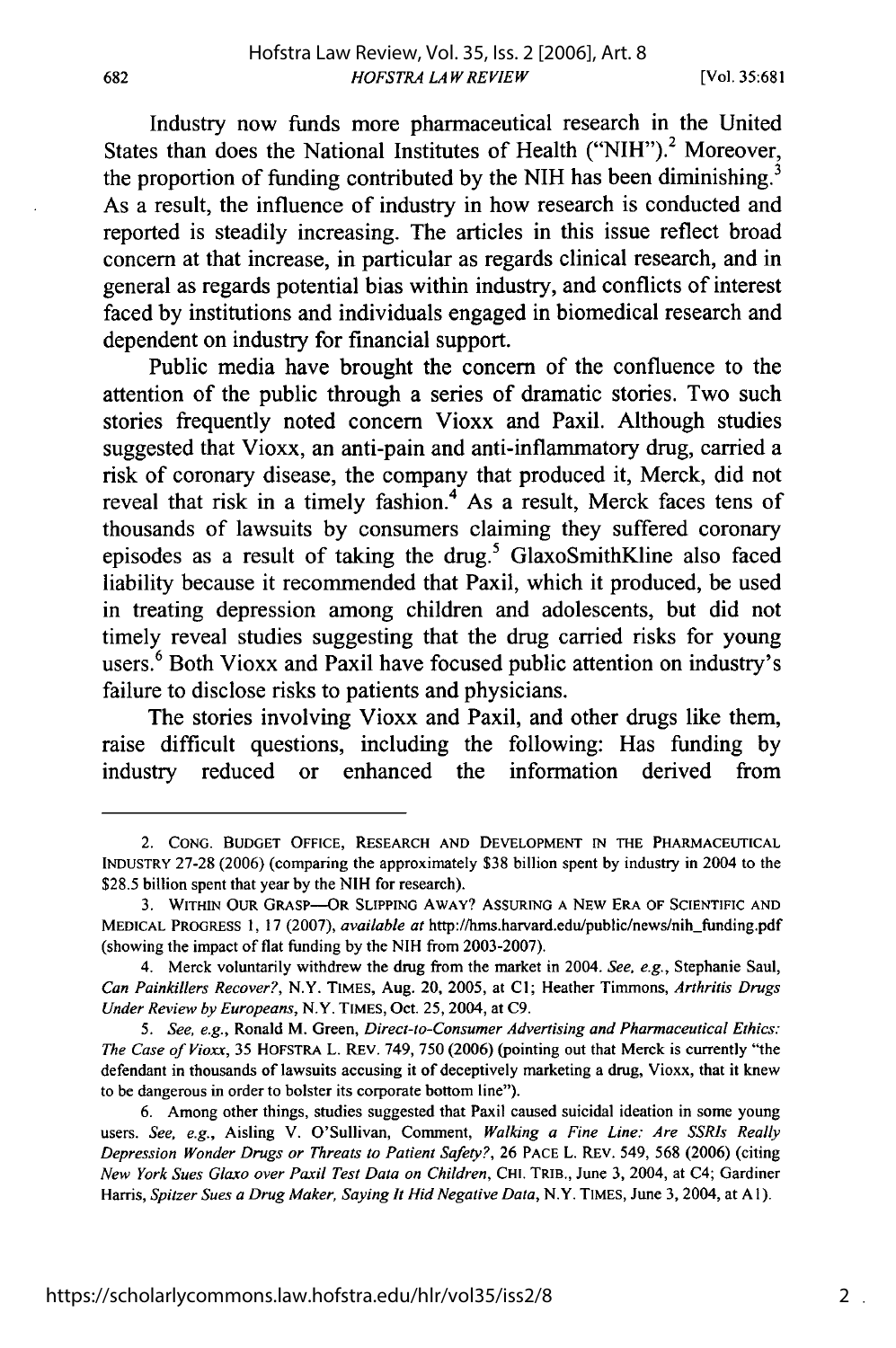**2006]**

#### **FOREWORD**

pharmaceutical research? How does this funding affect the research itself, the researchers, academic institutions, government agencies, physicians, professional organizations, medical journals, and the public? How does the law assure the reliability of information derived from such research, and how does the law help the Food and Drug Administration ("FDA"), other governmental agencies, medical journals, institutional review boards, consumer organizations, academic institutions and the media to assure the reliability of research conclusions? Should changes be made to the response of the law to funding by the pharmaceutical industry of medical research?

The Hofstra conference provided a neutral forum for considering the questions above, as the papers published in this issue show. John Abramson (a physician who teaches primary care medicine), $7$  Ronald Green (a professor of religion),<sup>8</sup> and Marvin Lipman (chief medical adviser of Consumers  $Union)^9$  suggest that pervasive marketing to physicians and consumers by the pharmaceutical industry undermines the integrity of medical information and the safety of drug use. Merrill Goozner (a journalist and health advocate), $10$  concerned about the extent of industry's control over the FDA, recommends a set of changes that would make the agency independent of industry support. Samuel Packer (an ophthalmologist)<sup>11</sup> and Janet Dolgin (a law professor)<sup>12</sup> each focus on the consequences of the social transformation of medicine and the conflict, in Packer's phrase, between "commercial interests" and conflict, in Packer's phrase, between "commercial interests" and "professional promise."' 13 Finally, both Chris Pascal (Director, Office of Research Integrity ("ORI"))<sup>14</sup> and Congressman Maurice Hinchey (D-NY)<sup>15</sup> provide perspectives from government insiders. Pascal details

12. Janet L. Dolgin, *Debating Conflicts: Medicine, Commerce, and Contrasting Ethical Orders,* 35 HOFSTRA L. REV. 705 (2006).

13. Packer, *supra* note **11,** at 786.

683

<sup>7.</sup> John Abramson, *The Reliability of Our Medical Knowledge as a Product of Industry Relationships,* 35 HOFSTRA L. REV. 691 (2006).

<sup>8.</sup> Ronald M. Green, *Direct-to-Consumer Advertising and Pharmaceutical Ethics: The Case of Vioxx,* 35 HOFSTRA L. REV. 749 (2006).

<sup>9.</sup> Marvin M. Lipman, *Bias in Direct-to-Consumer Advertising and Its Effect on Drug Safety,* 35 HOFSTRA L. REV. 761 (2006).

<sup>10.</sup> Merrill Goozner, *Conflicts of Interest in the Drug Industry's Relationship with the Government,* 35 HOFSTRA L. REV. 737 (2006).

**<sup>11.</sup>** Samuel Packer, *Medical Ethical Considerations in Collaborative Research,* 35 HOFSTRA L. REV. 771 (2006).

<sup>14.</sup> Chris B. Pascal, *The Office of Research Integrity: Experience and Authorities,* <sup>35</sup> HOFSTRA L. REV. 795 (2006).

<sup>15.</sup> Maurice Hinchey, *The Fight to Safeguard American Drug Safety in the Twenty-First Century,* 35 HOFSTRA L. REV. 685 (2006).